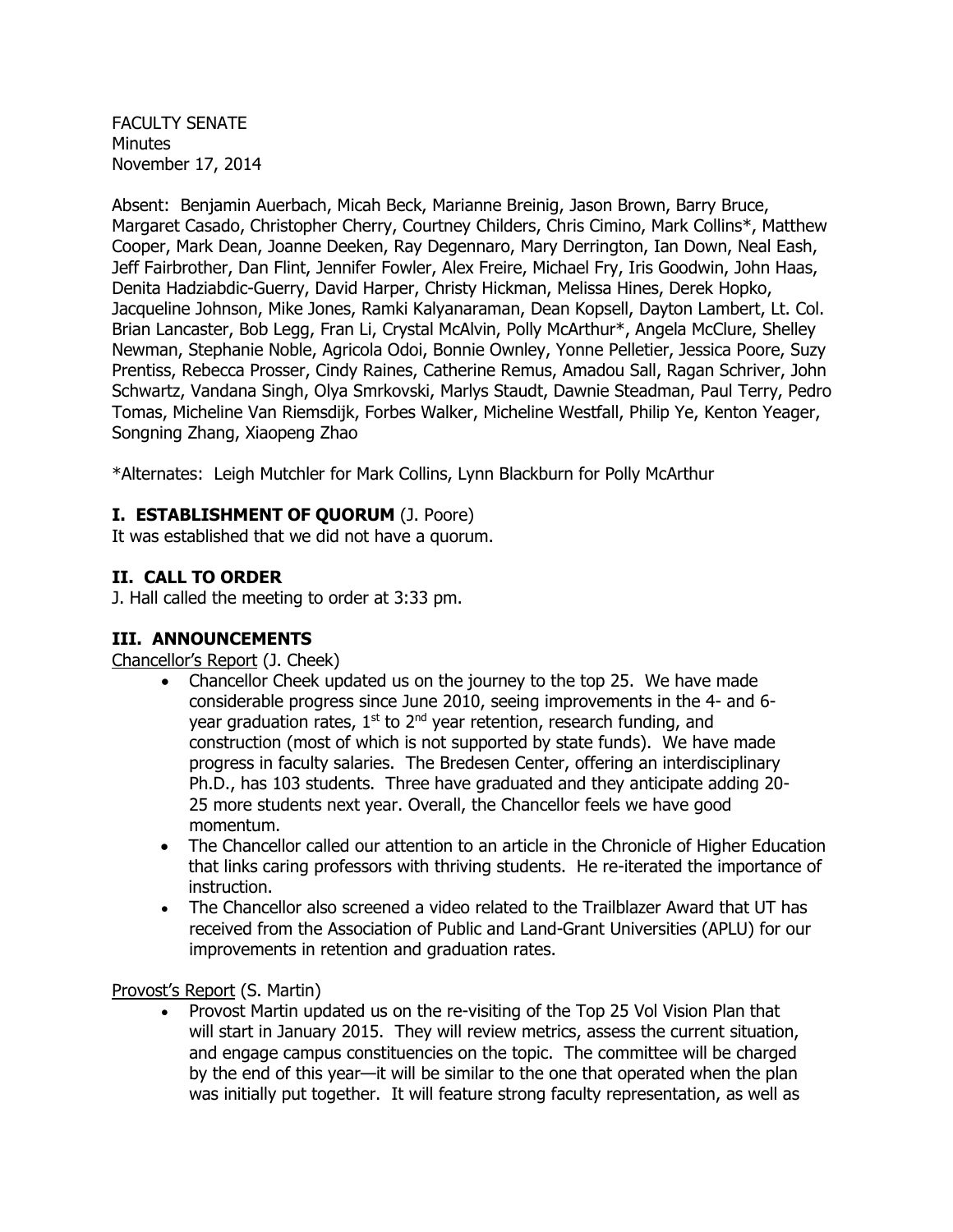student and staff input. Focus groups will play a role in securing input as well. They don't anticipate a complete revision, but instead a recalibration. They will examine the goals and progress toward them, perhaps changing a metric or two if they do not seem to be serving the goals. It should be finalized next fall. She assured us that the Senate will be involved every step of the way.

- There is a task force charged by the Provost to look into how we schedule our space around campus. It has looked at campus scheduling policies and procedures. Having met over the summer, they have issued a report with several recommendations.
	- $\circ$  Implement a single scheduling tool for all spaces on campus. This will be done by a task force chaired by Jennifer Hardy in the office of the Registrar, and will feature Ad Astra.
	- $\circ$  Move to a more holistic and centralized system. The task force will ask if we have appropriate resources in place to keep campus space updated and maintained, etc. So far, local/departmental control has meant that individual units were often responsible for this. We need to be sure we can guarantee the kind of service that all units need to ensure consistency.
- By keeping Ad Astra, the scheduling tool will be the same and thus familiar. This change would not nationalize all spaces, but would look at working with units differently to ensure consistent scheduling policies, facilities, and maintenance.

# President's Report (J. Hall)

- J. Hall reported that the Open Mic night was a great success and wished it could happen more often.
- She encouraged the faculty to take the university's Employee Engagement Survey, as it represented a good avenue for feedback. She noted that one could decline to answer certain questions if one was concerned about being identified. She also stated that it should be our expectation that we get full disclosure of results.
- Faculty Senators have been connected to the system news roundup—different from TN Today. Also connected to the UT Advocacy Office and will receive occasional alerts on issues. Senators can opt out, but she does not recommend doing so, as these are channels to greater transparence and information about the university and the system. Also, if we are to effectively advocate for the faculty and the university as a whole, we will need information and details on how we might take action.
- Plans are being made for the spring conference of TN University Faculty Senates (TUFS), an event which promotes unity and shared information and goals across state.
- We need to have conversations about the Undergraduate and Graduate Councils. They are subcommittees of the Senate, but are treated as separate entities. The Senate is charged with creating and managing the curriculum, and the Councils are the mechanism for this. We will be changing the way the Council minutes are handled to highlight any issues that need more careful attention.
- We do need 2 tenured professors (preferably not from engineering) to serve on faculty related committees for performance review.
- Questions from senators followed: G. Kalas asked about the faculty survey coming from an outside contractor. The email we received goes against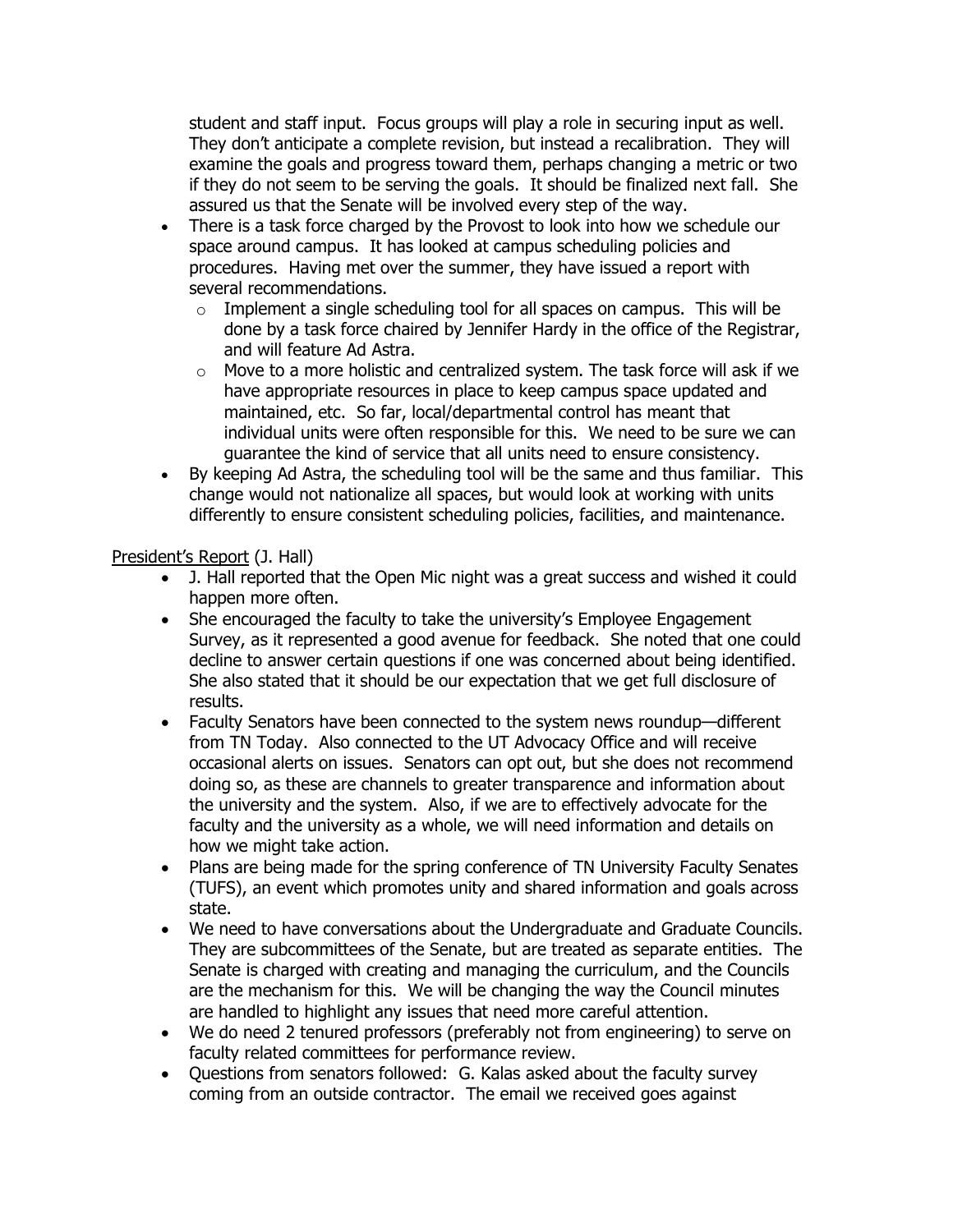everything we've been taught about email safety, and would have been better received if it had come from a UT email address. S. Hutson pointed out that if one had lost or deleted the initial email, one had to request that the email be resent, which might have been a challenge in the response rate. D. Gardner noted that the survey is commonly from an outside agency, and there were numerous emails saying who it was coming from, so the information was out there.

- We now have non-tenure-track faculty in the Senate—but there are some requirements on certain committees for tenure-track faculty. The question has come up: what might happen if there would be a majority of NTT faculty? The Senate needs to consider that seriously, and whether quotas or other ways of making decisions would make sense. J. Hall was open to committees taking this on as an item: it is something that needs to be on our radar before the elections in spring.
- C. Parigger asked what the current number of NTT faculty was. S. Murphy wanted clarification if this was to be an existing committee or a new committee. J. Hall responded that it could fall under Faculty Affairs or NTT Faculty committees, and that perhaps a joint effort might be useful. Murphy suggested that we would want both TT and NTT on whichever committee considered the issue.

### **IV. MINUTES OF THE FACULTY SENATE AND EXECUTIVE COUNCIL**

Approval of Faculty Senate Meeting Minutes of October 20, 2014, was deferred because of lack of quorum.

The Executive Council Minutes of November 3, 2014, were presented as an information item.

G. Kalas noted that it would be helpful to provide more of an introduction to the ways of the Faculty Senate for new senators. D. Fox said that on a committee she serves on, only one person was retained on committee from last year—it would be good to have greater continuity to preserve institutional memory.

# **V. MINUTES OF THE UNDERGRADUATE COUNCIL**

Undergraduate Council Minutes from October 21, 2014, were presented. M. Palenchar covered the highlights, including a move to a consent agenda to make meetings more efficient. He also noted that December  $1<sup>st</sup>$  was the deadline for curriculum changes. New quidelines and a clearer example have been posted on the website.

### **VI. REPORTS OF STANDING COMMITTEES**

#### Research Council (T. Shepardson)

T. Shepardson provided an update: Research council IRB approval biosafety, policies. Some growing pains with new updates of policy and enforcement with the IRB. This is an ongoing conversation, and the Research Council has gotten involved in mediating between concerned faculty and the IRB. She requested that if faculty present or back in senators' home departments have concerns, they should get in touch with her.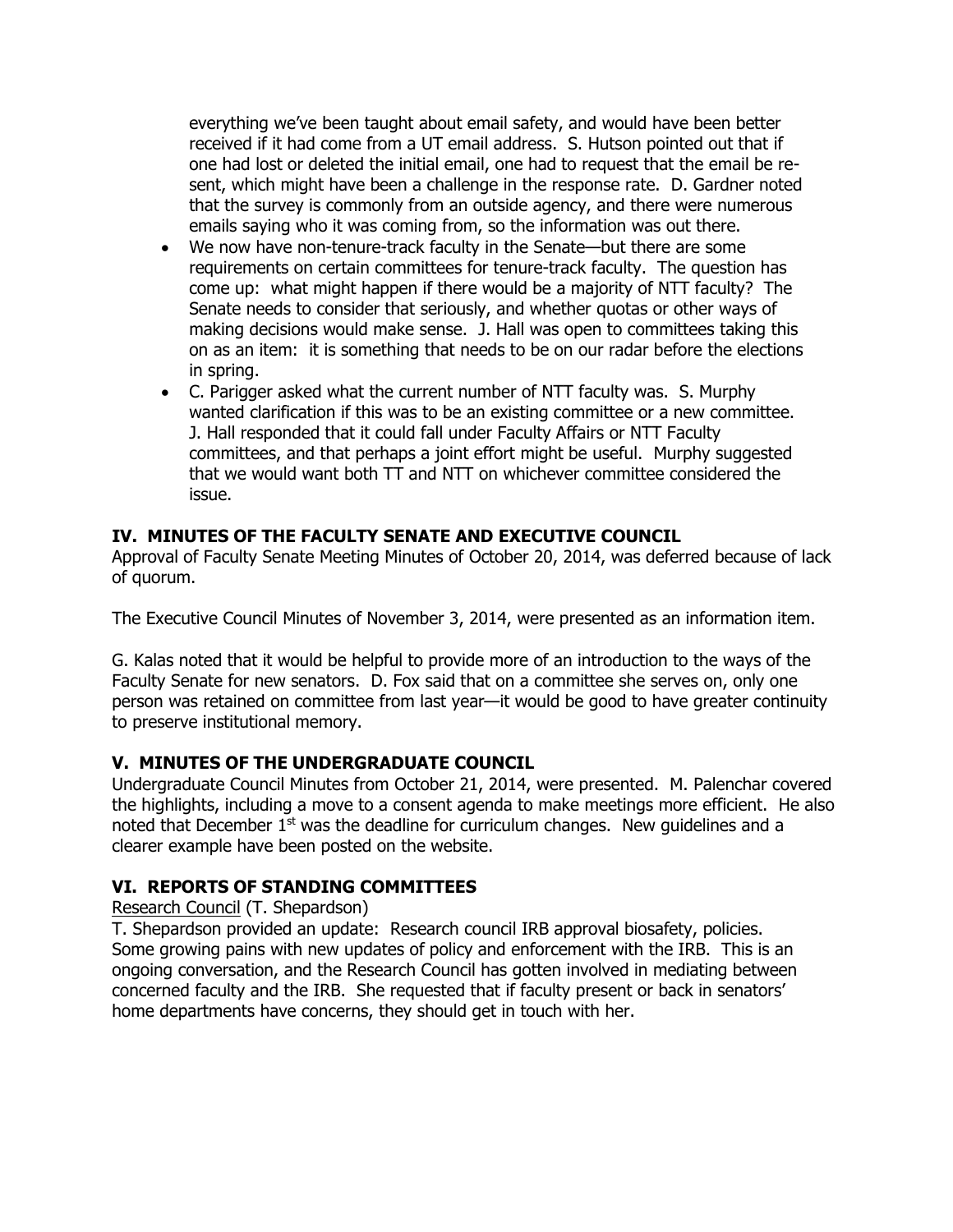### **VII. NEW BUSINESS**

#### Gender Neutral Family Style Restrooms (A. Clay)

A. Clay from the Student Senate spoke to us about the passage of the Gender Neutral/Family Style Restrooms bill and asked us to share any input we might have. In general, they want the process to be productive and positive. It shares wide support, with 20 organizations or departments offering support and suggestions for it. L. Martin asked about the origin of the bill. It came initially from an LGBT Commission proposal, but it also has disability access implications, as well as being welcoming for families. UT is listed as the 14<sup>th</sup> least friendly campus for LGBT people, and 21 out of the top 25 universities have them. We also have 1200 students with identified disabilities. The proposal does not anticipate adding much to costs, focusing as it does on already planned renovations and new construction.

Quality Enhancement Program (QEP) and Experiential Learning (M. Theriot) The QEP is a part of SACS accreditation. The last initiative in this category was Ready for the World. They are looking for campus wide involvement.

Experiential Learning: process of getting feedback started in April 2013: email survey, open forums, different committees on campus. From this, experiential learning rose to the top of things that were appealing to students and faculty. Broader than just service learning and internships. Three key features:

- Support for wide ranging initiatives.
- Fully supported and resourced—supported by Provost's office.
- Central coordination and leadership.

Smart Communities initiative (SCI) Run through the Office of Service Learning—connects faculty and students with local community addressing needs that the plan has identified. This year, Cleveland TN—with needs for greenspace and revitalizing downtown—was matched up with a class on campus working on these projects.

Faculty development. Many faculty think such learning sounds great but don't have the time and skill/resources to implement it. Program would provide resources to faculty—course releases, consultations, mentoring, help. It would feature workshops and presentations and a faculty fellows program. These would be aimed at helping faculty redesign courses. There would also be a Faculty Leaders program: ambassadors for experiential learning and peer mentors.

Faculty/Staff/Student support initiatives. We currently don't have a good way of identifying experiential learning going on at UT. They are developing a structure to identify opportunities for students. Develop an "S" designation for courses with service learning. (Like "WC" or "OC" designations.) It could be extended to Research or Volunteerism. They want to recognize different levels—not all big projects. This would provide recognition for student participation in these activities, and something concrete that validates their participation, such as a cocurricular transcript or medallions/pins for certain activities as done in the Ag school.

Assessments: they are generating a plan for an assessment team with designed rubrics, based on well validated instruments. These will form a basis for evaluation success of service/experiential classes, and will be available to anyone who wants to use them. There will